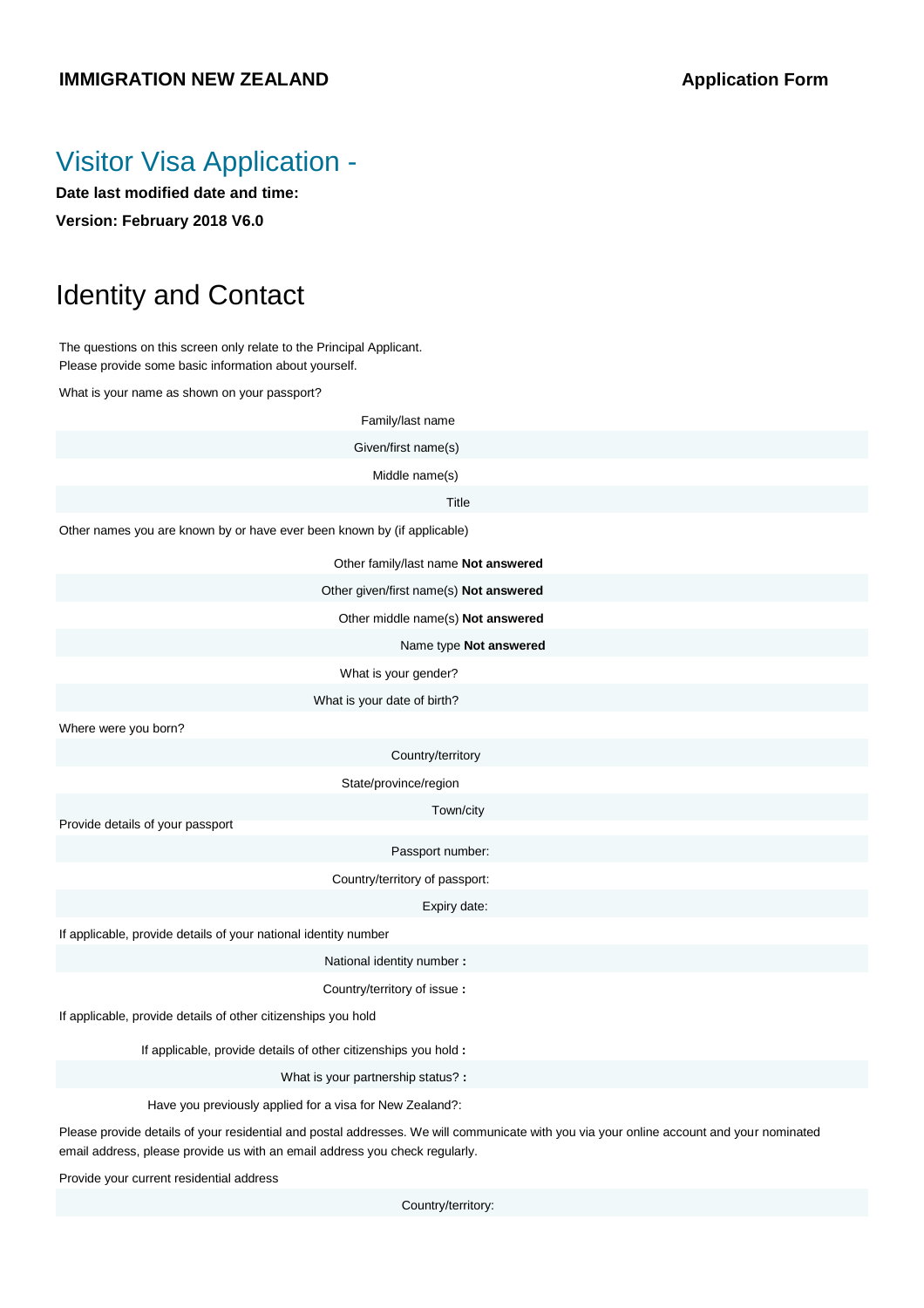| Address line 1:                                                                                  |
|--------------------------------------------------------------------------------------------------|
| Address line 2:                                                                                  |
| Address line 3:                                                                                  |
| Town/city:                                                                                       |
| State/province/region :                                                                          |
| ZIP/post code:                                                                                   |
| Provide your telephone and email contact                                                         |
| Telephone (landline)                                                                             |
| Mobile number                                                                                    |
| Email:                                                                                           |
| Confirmation email:                                                                              |
| Is your postal address the same as your current residential address?                             |
| Will you be in the same country as your residential address when you<br>submit this application? |
| Group application                                                                                |

Will this visa application be submitted together with other visa **:** applications as part of a group?

#### Declaration

Immigration New Zealand (INZ) will use the information you have provided on this page to check if you or anyone else included in this application may apply for a visa online. By selecting 'I agree', you give permission for the information you have provided to be used for this purpose. If you do not agree, you may delete this information by clicking 'Cancel'. Note that if you do not delete this information, it will be retained in your online account until deleted according to our retention policy. See the Immigration New Zealand website to download the application form and make a paper-based application.

If you want to submit your application with other people (such as your family), you will need to complete applications on their behalf. You will be able to submit the applications together, after they are all completed.

I agree **Yes/No**

# Visit Details

Provide details about the visitor visa you are applying for.

| Which type of visitor visa are you applying for? General Visitor Visa                                                                                                                                                                                                                      |
|--------------------------------------------------------------------------------------------------------------------------------------------------------------------------------------------------------------------------------------------------------------------------------------------|
| Do you have membership with one of Immigration New Zealand's: Yes/No?<br>tourism partners?                                                                                                                                                                                                 |
| If anyone included in this application is under 16 and planning to stay in No one included in this application is 16 or under<br>New Zealand for more than 12 months, they must have permission to<br>travel with just one parent or travel alone. Choose which option applies<br>to them: |
| Are you outside New Zealand?                                                                                                                                                                                                                                                               |
| Estimated date of arrival in New Zealand:                                                                                                                                                                                                                                                  |
| Estimated date of departure from New Zealand:                                                                                                                                                                                                                                              |
| What is the purpose of your visit to New Zealand?:                                                                                                                                                                                                                                         |
| Your financial support and length of stay                                                                                                                                                                                                                                                  |
| How will you be financially supporting your stay in New Zealand? •                                                                                                                                                                                                                         |
| What arrangements have you made for outward travel from New •<br>Zealand? •                                                                                                                                                                                                                |
| How long do you plan to stay in New Zealand in total (including the time 59 days or less<br>you have already spent in New Zealand)?                                                                                                                                                        |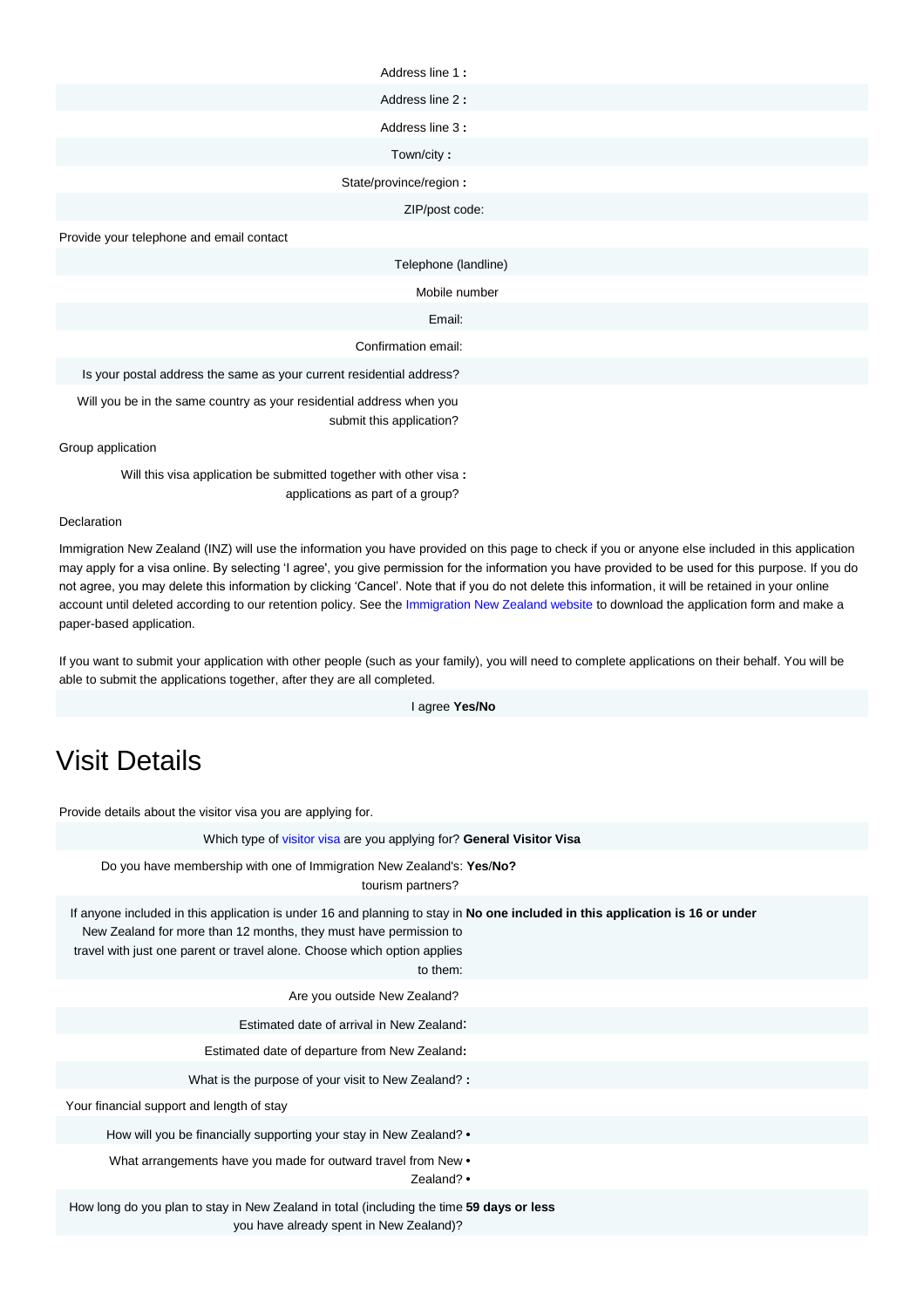### Additional Applicant Details

You can include your partner and dependent children in this application as additional applicants. Additional applicants included in this application are applying for the same type of visa as you. You do not need to complete a separate visa application form for them.

Are there any additional applicants included in this application? **No**

#### Principal Applicant's Health Details

All visa applicants must have an acceptable standard of health. Depending on the answers provided, you may be required to provide medical certificates.

Do you have tuberculosis? **No**

Do you have any medical condition that requires, or may require, one of the following during your stay in New Zealand?

Renal dialysis **No**

Hospital care **No**

Residential care **No**

Are you pregnant? **Not applicable**

Where have you visited or lived for more than 3 months within the last 5 years?

Country/territory **Singapore**

Have you previously provided a chest X-ray certificate? **No**

Have you previously provided a *General Medical Certificate (INZ 1007)* **No** or *Limited Medical Certificate (INZ 1201)*?

When you applied for your last visa, did Immigration New Zealand ask **• I have not been asked to provide medical information**

you to provide any of the following medical information with this visa application?

# Principal Applicant's Character Details

All visa applicants must meet our character requirements. You may be required to provide a police certificate from your country of citizenship and any country you have lived in for five years or more since the age of 17 if you plan to be in New Zealand for 24 months or longer. Find out how to obtain a police certificate here.

| Have you ever been convicted at any time of any offence, including any No<br>driving offence?                                                  |
|------------------------------------------------------------------------------------------------------------------------------------------------|
| Have you ever been removed from, deported from, expelled from, No<br>excluded from or refused entry to, any country, including New Zealand?    |
| In any country, including New Zealand, are you currently under No<br>investigation, wanted for questioning, or facing charges for any offence? |
| Have you ever been refused a visa by any country, including New No<br>Zealand?                                                                 |
| Have you lived in any country for more than 5 years since the age of 17 No<br>(not including your country of citizenship)?                     |
| Have you provided a police certificate from Philippines with a previous No<br>application?                                                     |
| Police certificate - Philippines                                                                                                               |
| Have you previously provided a police certificate for this country with a <b>No</b><br>previous application?                                   |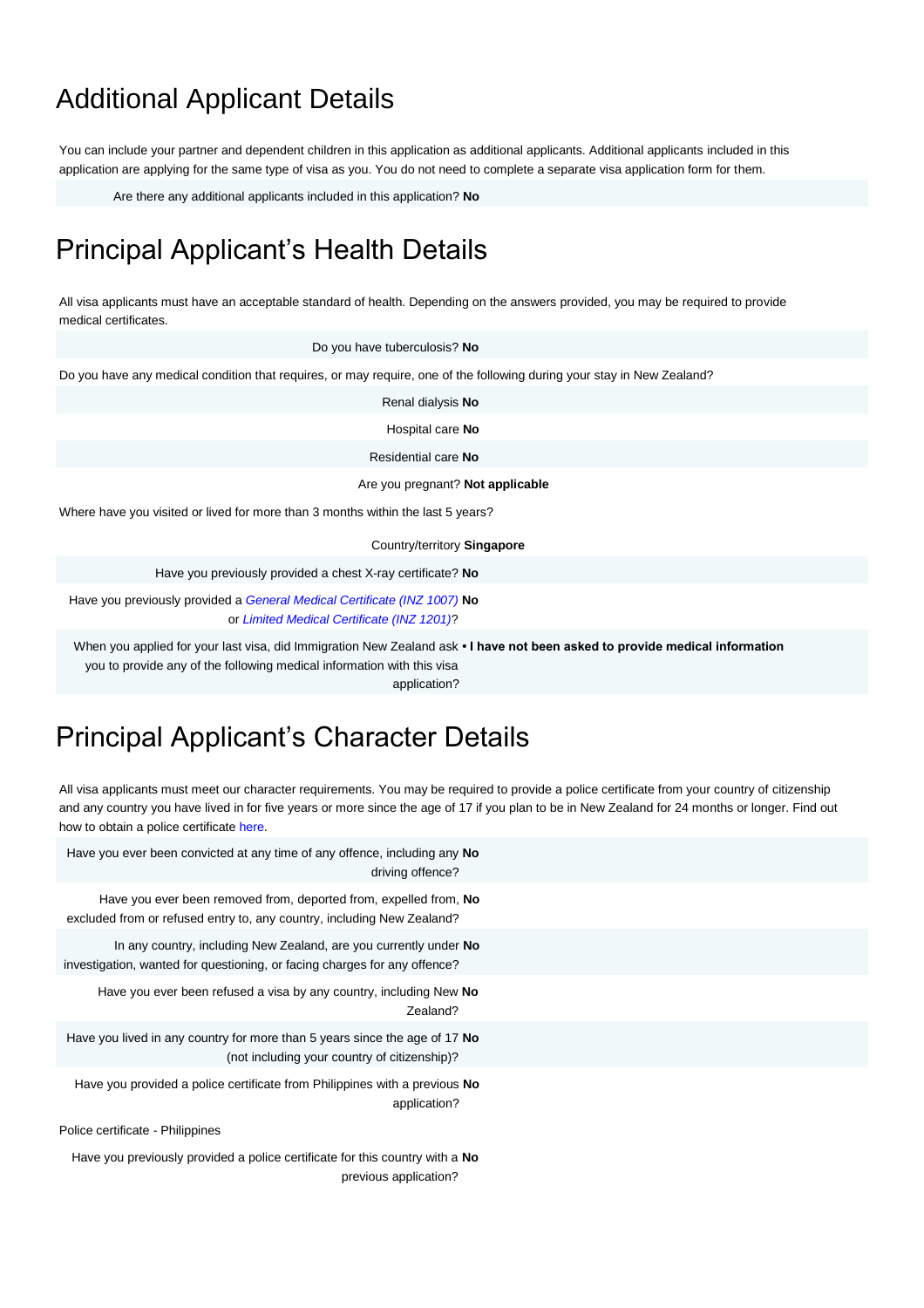### Work History

The questions on this screen only relate to the Principal Applicant. Provide details of your work history

Are you currently working? **Yes/No**

If you are currently working, provide details of your current work. If you are retired, provide details of your last paid work.

New Zealand Business Number

Name of employer **:**

Employer's Address**:**

Telephone (landline) **:**

Mobile number **:**

Email **:**

Type of work/occupation/job title **:**

Start date **:**

End date **:**

Provide details of all periods of previous work, include periods of self-employment and employment outside New Zealand.

Start date **:**

End date **:**

Name of Employer **:**

Employer's Address**:**

Type of work/occupation/job title **:**

#### Partner's Details

The questions on this screen relate to the Principal Applicant's family. If applicable, provide some basic information about your partner.

Do you currently have a partner? **No**

#### Other Contacts

Provide details of your contacts in New Zealand.

Do you have any contacts in New Zealand? **No**

# Apply on Behalf / Assist

Provide information about any person assisting with this application by providing immigration advice, explaining, translating or recording information on the form for the applicant(s).

Are you completing this form on behalf of someone else? **No**

Have you received immigration advice or assistance relating to this **No** application?

#### Upload Documents

Based on the information you have provided you must upload the following documents to support your visa application. The size of each document must not exceed 10 MB. If you have multiple documents to upload as evidence for the same requirement, combine these together into one pdf before uploading. A document that is translated must be a certified or official translation. See our help pages for uploading documents and taking acceptable passport photos.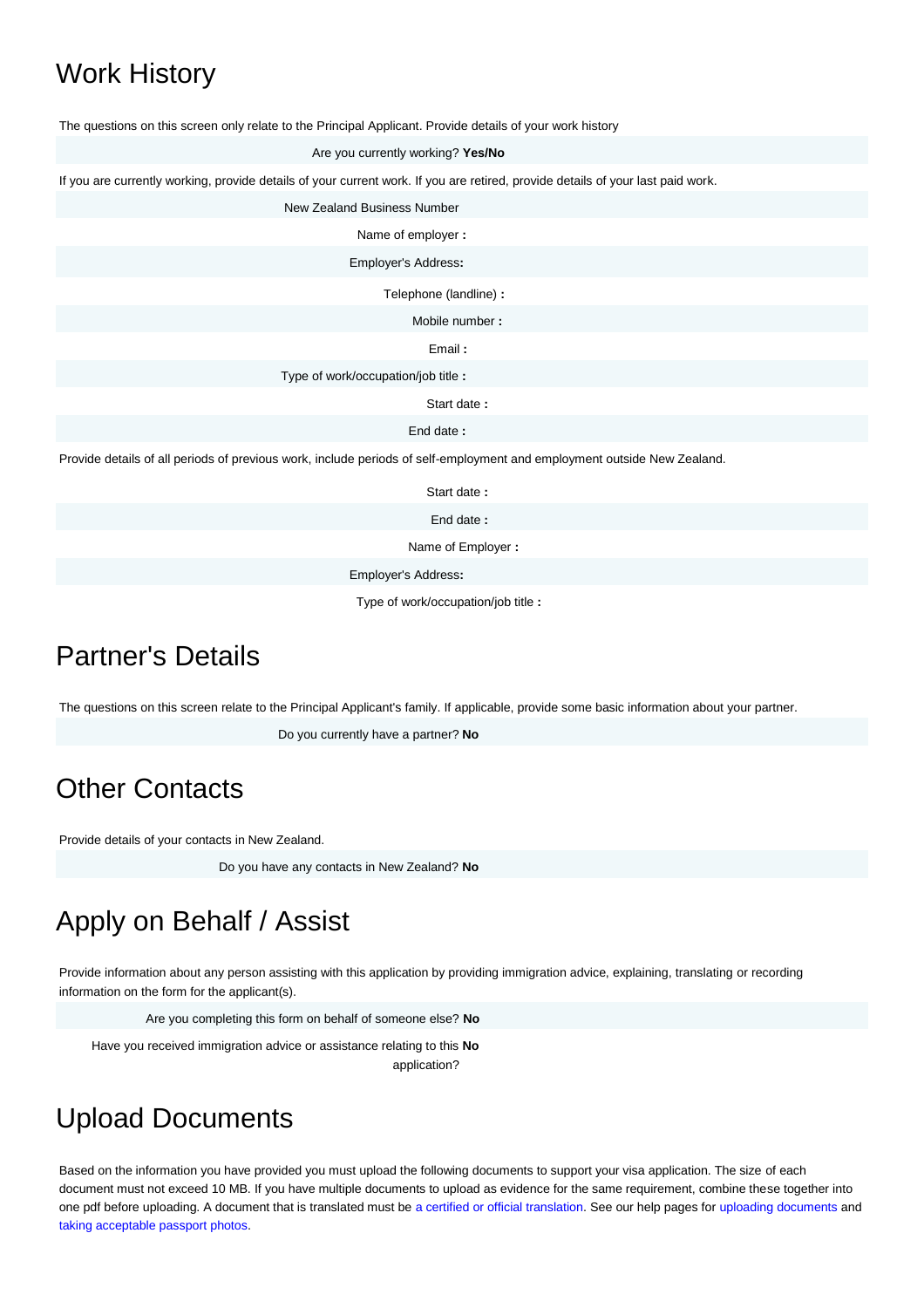Passport style photograph of your head and shoulders from the front **:**

Relevant pages of the passport/travel document you will be travelling on **:**

Your identification card, if available **:**

If this document is not in English and has been translated, upload the **No files uploaded**

translation

Evidence that you are a bona fide applicant

Evidence **No files uploaded**

If this document is not in English and has been translated, upload the **No files uploaded** translation

Evidence of your Australian visa, if applicable **No files uploaded**

Letter from your employer showing that your leave from work is **No files uploaded** approved

If this document is not in English and has been translated, upload the **No files uploaded** translation

Evidence that you have *sufficient funds* to support yourself in New Zealand

Evidence **:**

If this document is not in English and has been translated, upload the **No files uploaded** translation

Evidence you have sufficient funds to pay for your onward travel **:**

If this document is not in English and has been translated, upload the **No files uploaded** translation

Evidence you have paid for outward travel **:**

Are there any other documents you wish to provide in support of your **No** application?